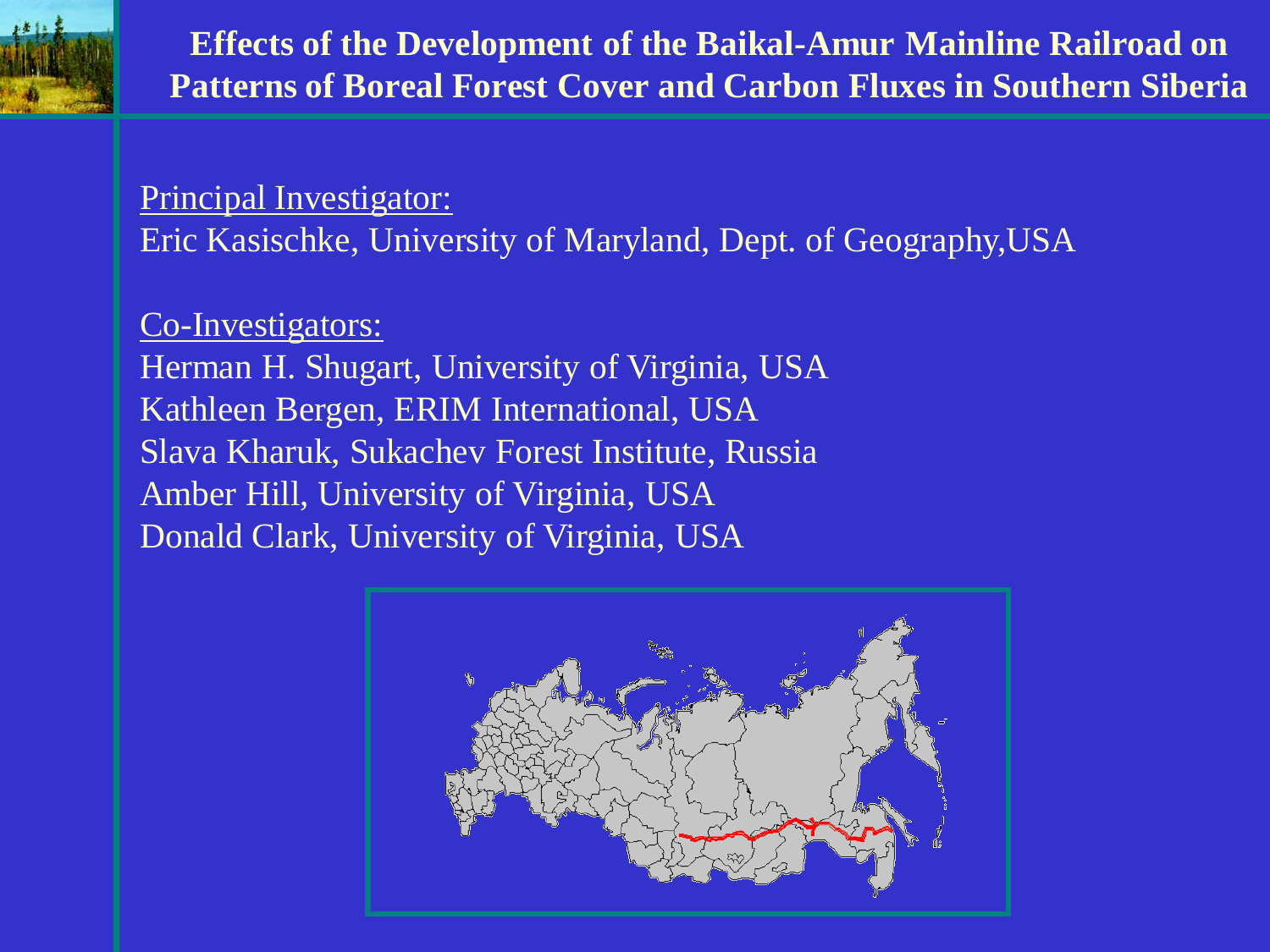

# Introduction

**Overall Goal: Assess how the Baikal-Amur Mainline Railroad (BAMRR) has altered the patterns of forest cover and carbon source/sink relationships in the Southern Siberian boreal forest.**

#### **Approach:**

- **1. Analyze archived satellite remote sensing data**
- **2. Develop and validate forest succession and carbon models**
- **3. Integrate satellite observations and models to assess carbon source/sink strengths**







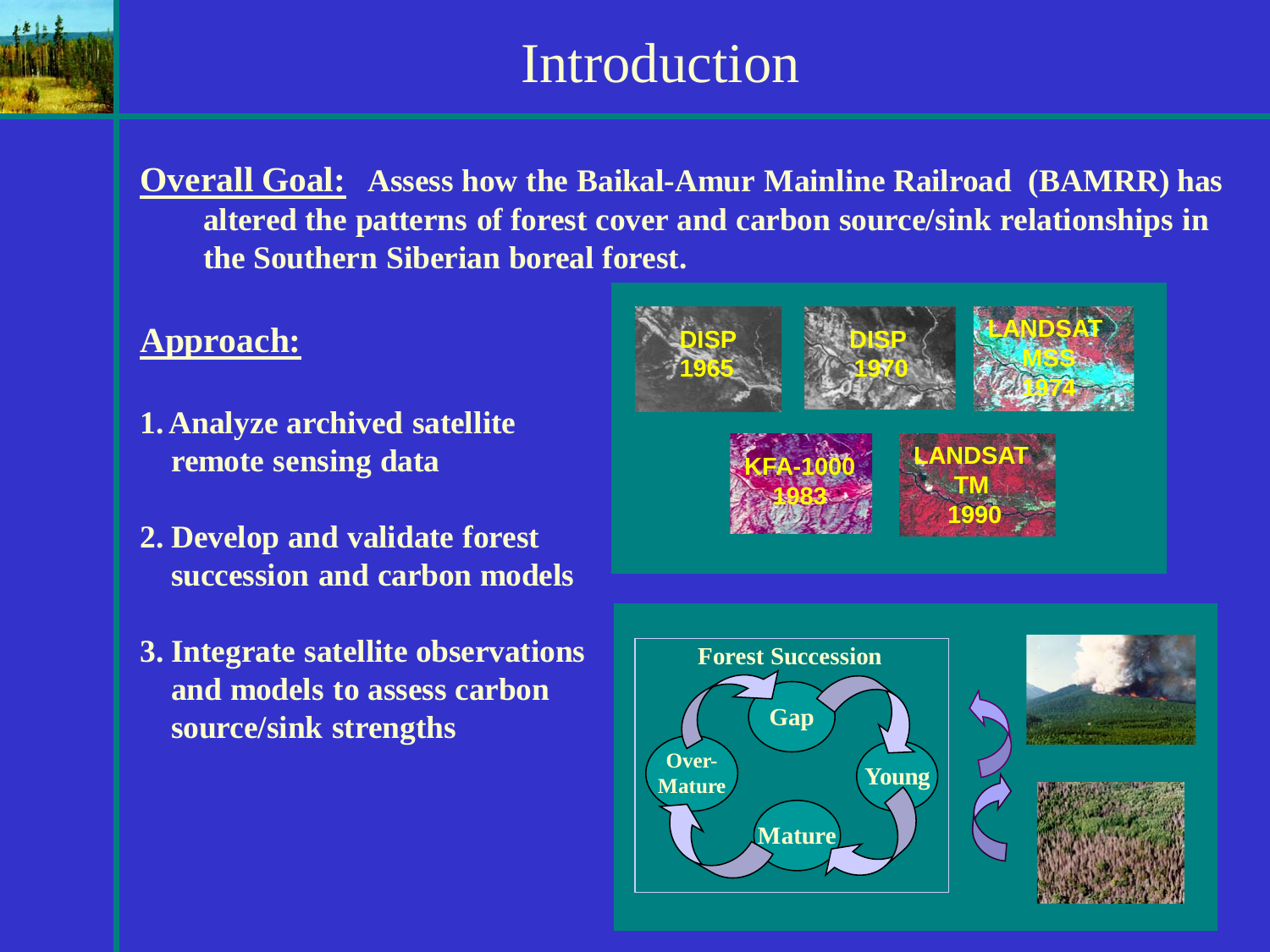

# Results

### **Most Significant Results**

•**Time-series, hybrid remote sensing datasets can be used to quantify rates and patterns of deforestation in Siberia (Fig. 1)** •**Remote Sensing spectral-temporal trajectories can be used to identify and map patterns of regrowth (Fig. 2a)** •**Models and remote sensing must be used together to:**

•**quantify and map biomass and carbon** •**quantify and map forest succession/composition (Fig. 2b)**  •**project the observed patterns on remote sensing imagery into the future**



Figure 1. 38% of this area logged, greatest at time railroad was built

### **Future Steps**

•**Studies are ongoing (to be completed under a NASA MODAR project) to determine if BAMRR has resulted in increased disturbance from fire.**

•**A socio-economic model of the drivers of land-cover change along the trans-Siberian railroad is now just emerging**

•**Continued integration of remote sensing and models is key for mapping carbon and forest succession trends over the broader regions of Siberia**